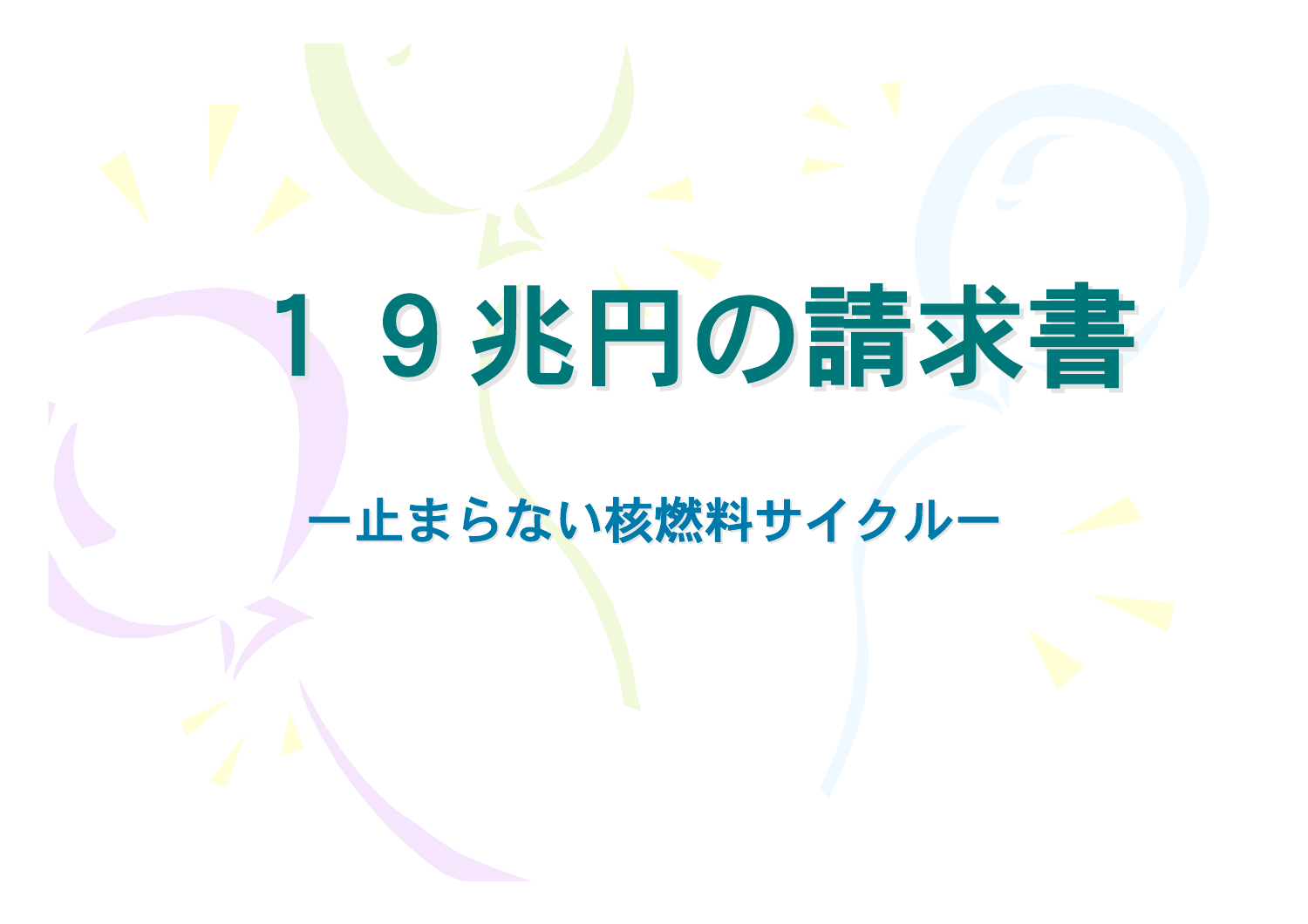# 日本における原子力発電の位置付け

#### 現在日本の電気の約3割は原子力発電に依存



\*本ペーパーは原子力発電そのものの是非を問うものではない (脱原発は中長期的課題)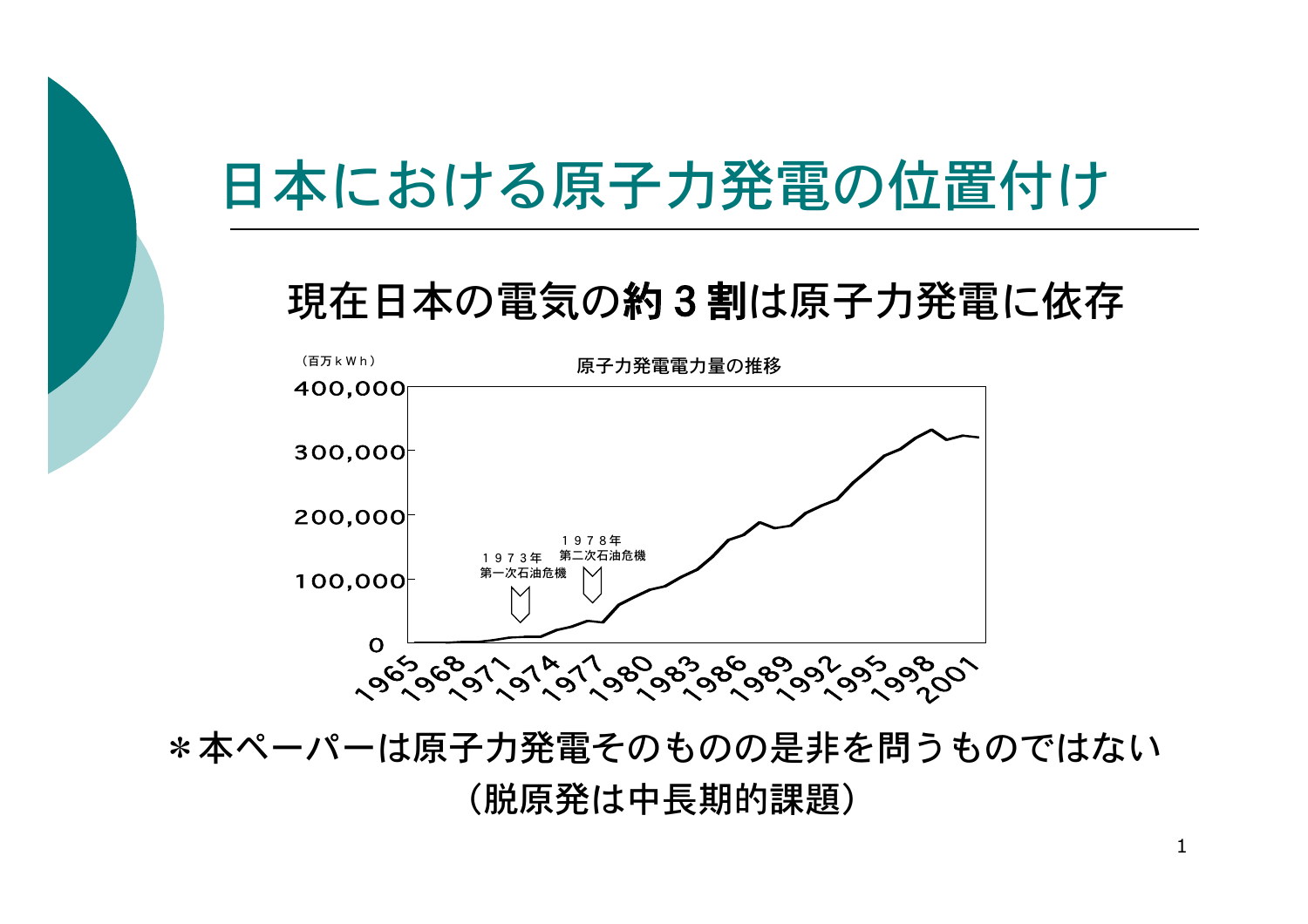## 核燃料サイクル構想の背景

○昭和29年に中曽根康弘が宇宙開発とセットで予算化(2億 3 5 0 0 万円 → 平成 1 5 年度 4 6 7 1 億円)

→昭和31年に国の原子力政策を定める原子力長期計画で 核燃料サイクルを位置付け

○1970年代の2度にわたる石油危機

石油から原子力への転換

原子力発電の燃料となるウランの量にも限界

核燃料をリサイクルする核燃料サイクル構想が具体化

準国産エネルギー、夢のエネルギーとしての原子力!  $\overline{2}$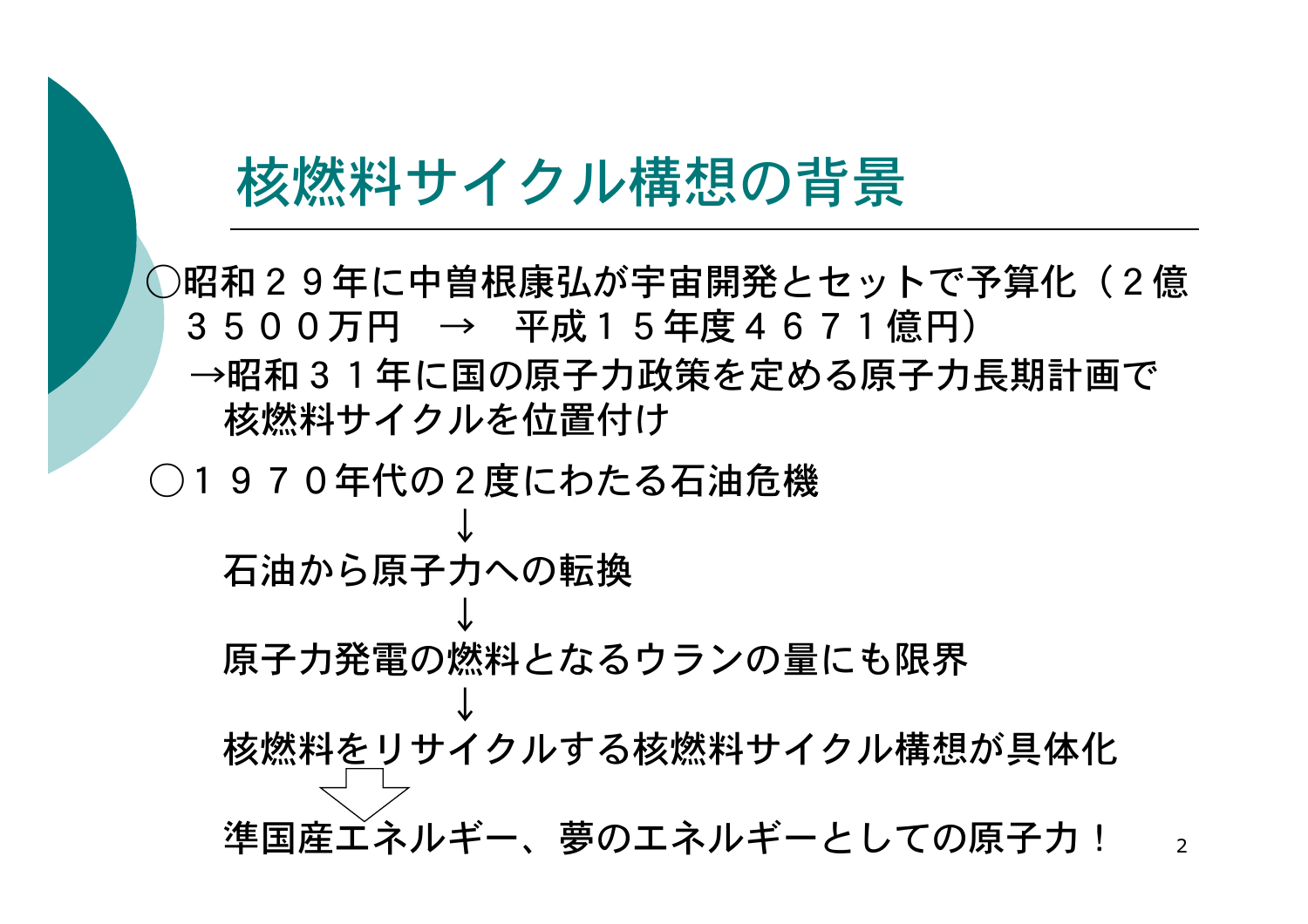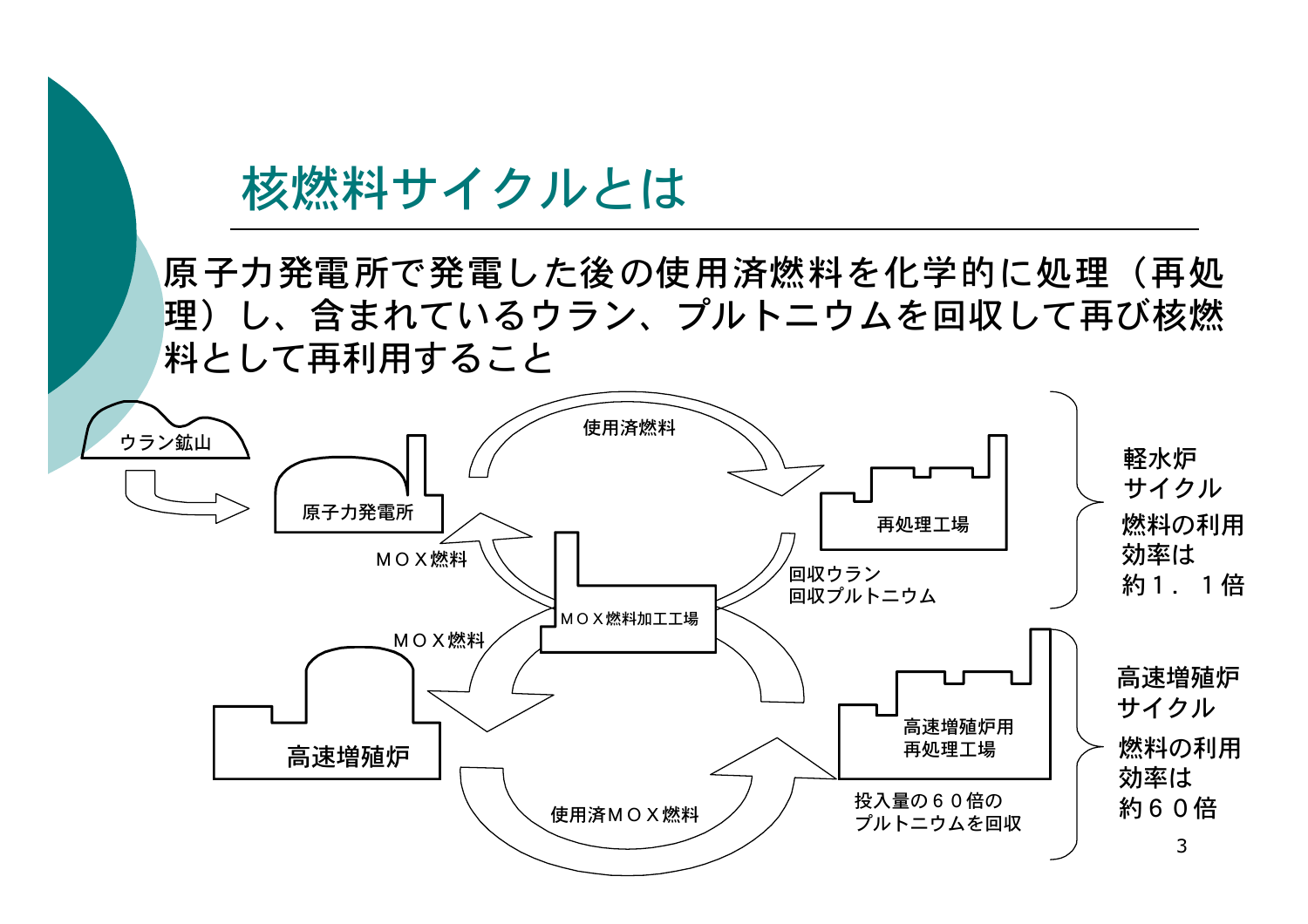#### 高速増殖炉サイクル構想の挫折

欧米諸国は技術面、経済面の理由から高速増殖炉サイクル構 想から相次いで撤退

- ドイツ・・・・・1991年に計画を断念
- アメリカ・・・1994年に計画を断念

イギリス・・・1994年に研究炉が運転を終了し、その後の計画を断念

- フランス・・・1997年にスーパーフェニックスの閉鎖を決定
- 日本・・・もんじゅの事故 (1995年)

→名古屋高裁で設置許可無効判決(最高裁で係争中)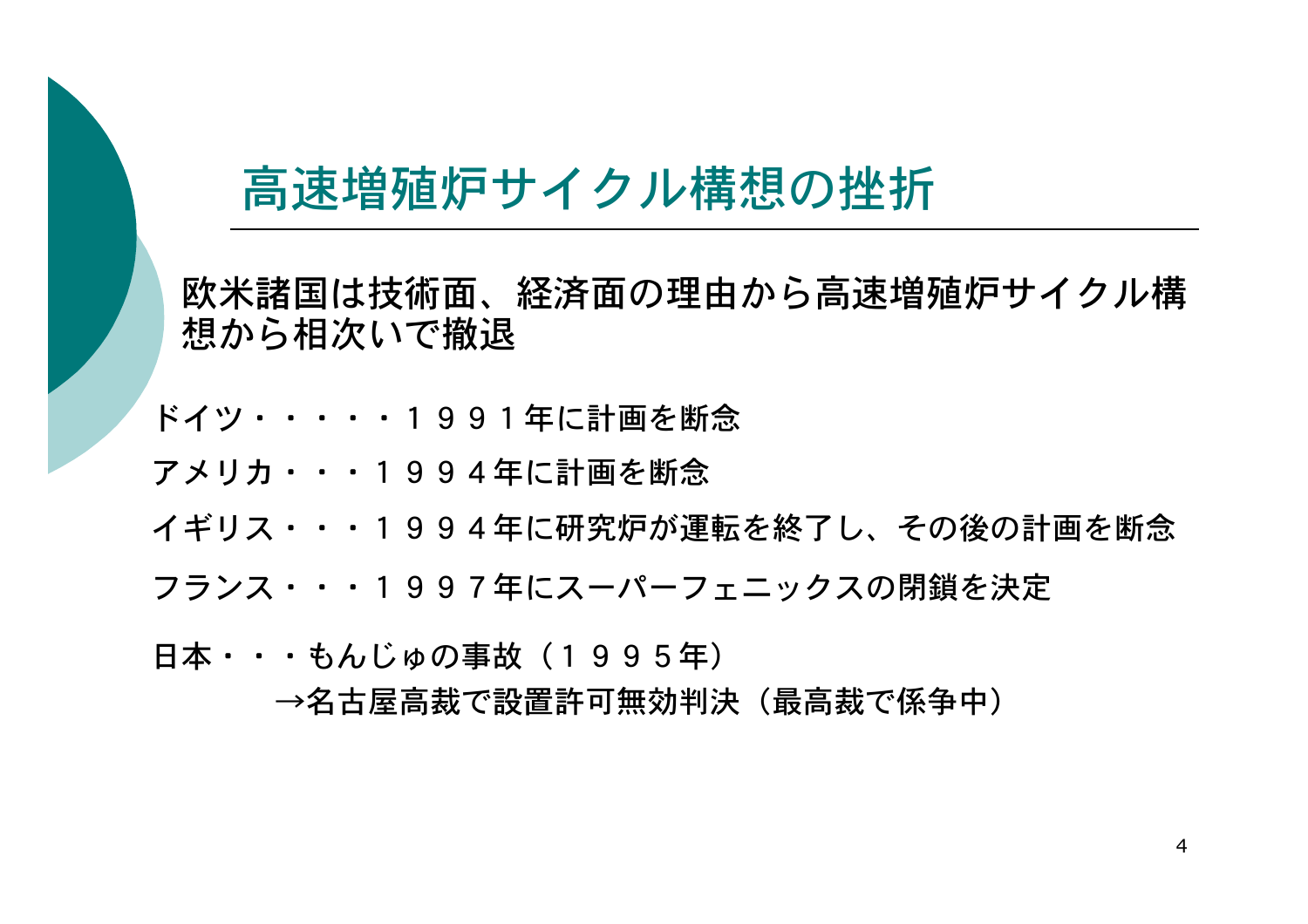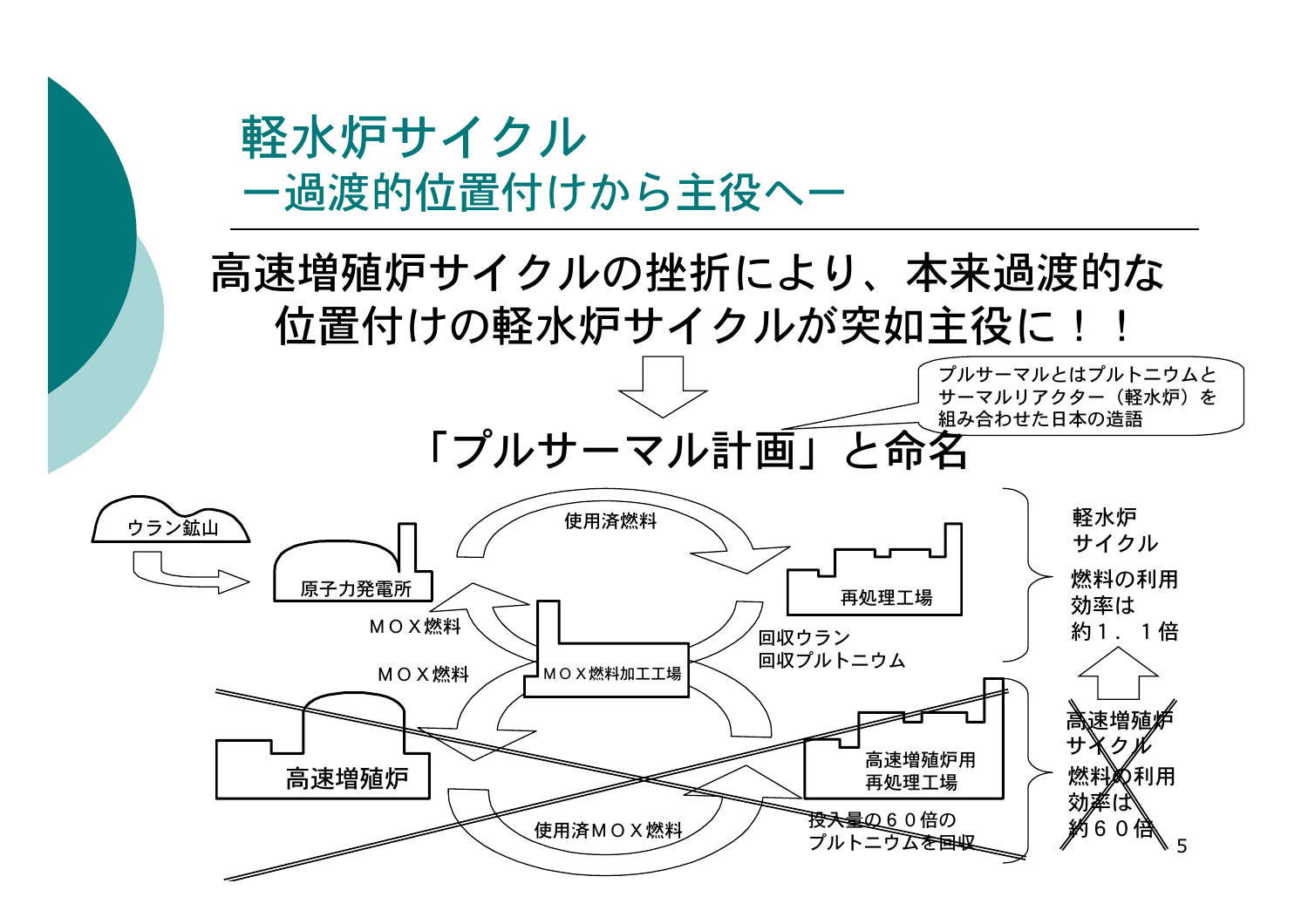#### 軽水炉サイクル構想すらも停滞

欧米では経済的に見合わず、資源的にメリットも少 ないことから、軽水炉サイクル(プルサーマル)を 放棄し、再処理せず直接処分へと移行する国が続出 アメリカ・・・1977年カーター大統領の核不拡散声明により直接処分へ ドイツ・・・1998年以降軽水炉サイクル路線から直接処分へと路線転換 スウェーデン・・・1970年代に一時軽水炉サイクルを行っていたが、現在は直接 処分路線を選択 スイス・・・軽水炉サイクルは行うものの、2006年から10年間の再処理凍結 イギリス・・・軽水炉サイクル路線を維持(将来も継続するかについては検討中) フランス・・・軽水炉サイクル路線を維持(将来も継続するかについては検討中) 日本・・・軽水炉サイクル(プルサーマル計画)を推進中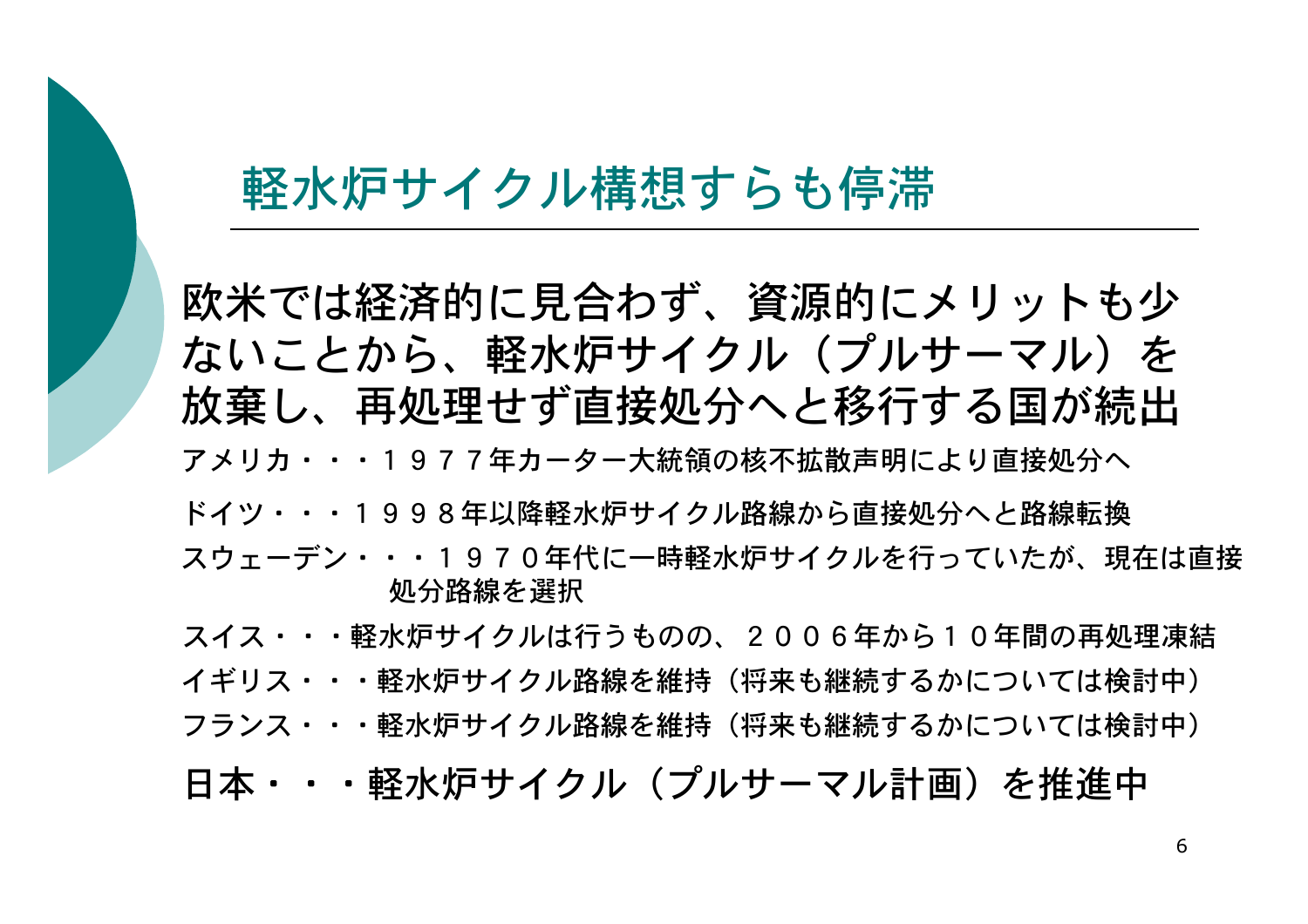#### 日本がこだわる軽水炉サイクル(1)

軽水炉サイクルに欠かせない再処理工場(青森県六ヶ所村)の建設費用 は鰻登りに膨らんでいる

> 6, 900億円 (構想当初昭和54年頃) J 7, 600億円 (平成元年3月) 1兆8, 800億円 (平成8年4月)

2兆1,400億円(平成11年4月)

2兆2, 000億円(構想当初の約3倍!) ※関西空港の人工島ですら建設費は1. 6兆円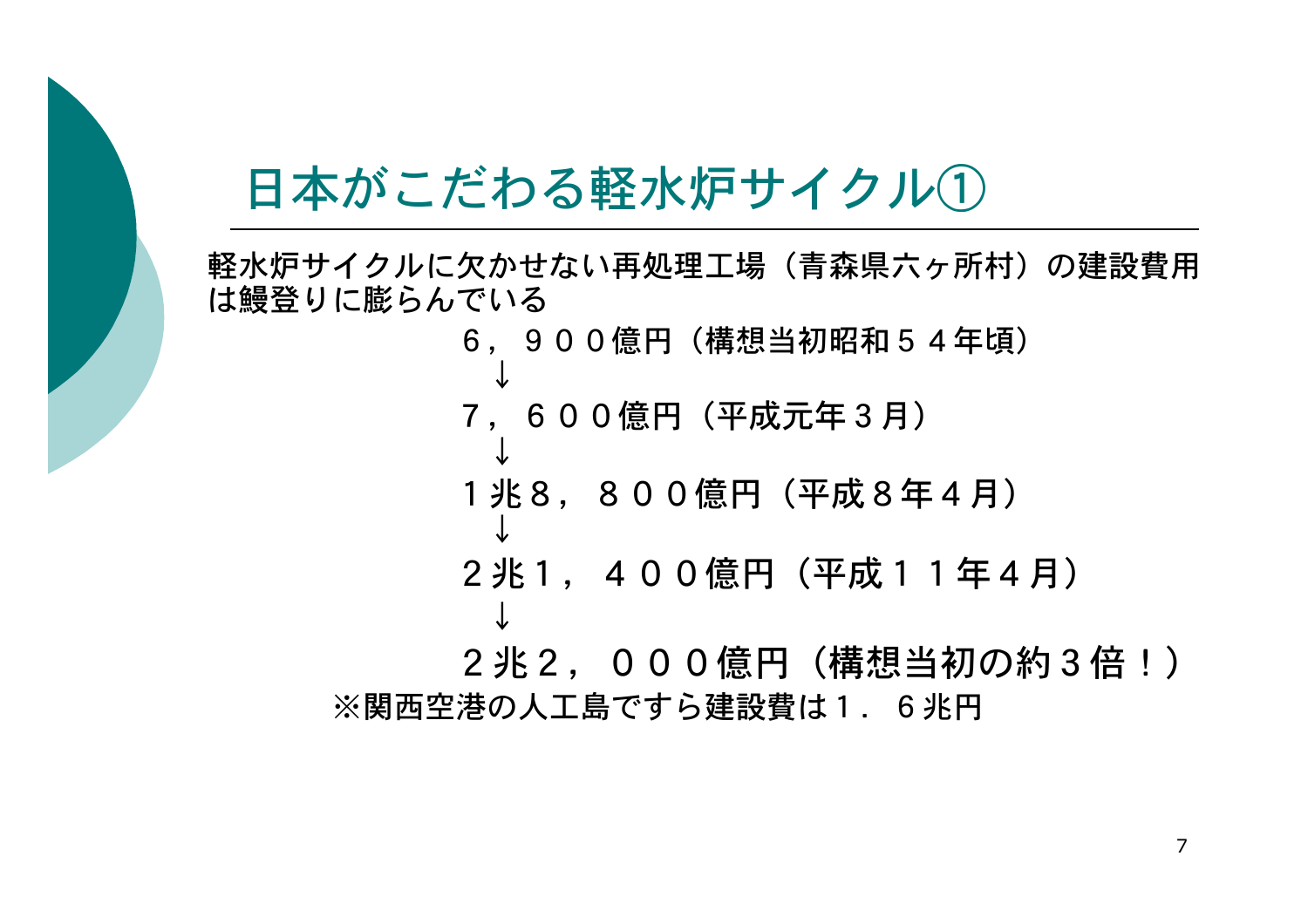#### 日本がこだわる軽水炉サイクル(2)

それほどの巨額を投じた再処理工場 →完成を間近に控え、相次いでトラブルが発生

☆使用済燃料貯蔵プールからの水漏れ

☆補強用の金具を不正に切断

☆施設内での相次ぐボヤ

☆パッキンを間違えて、配管から化学薬品が噴出 ☆化学薬品の状態をみる温度計を、間違った位置に設置

等々通常では考えられないトラブルが発生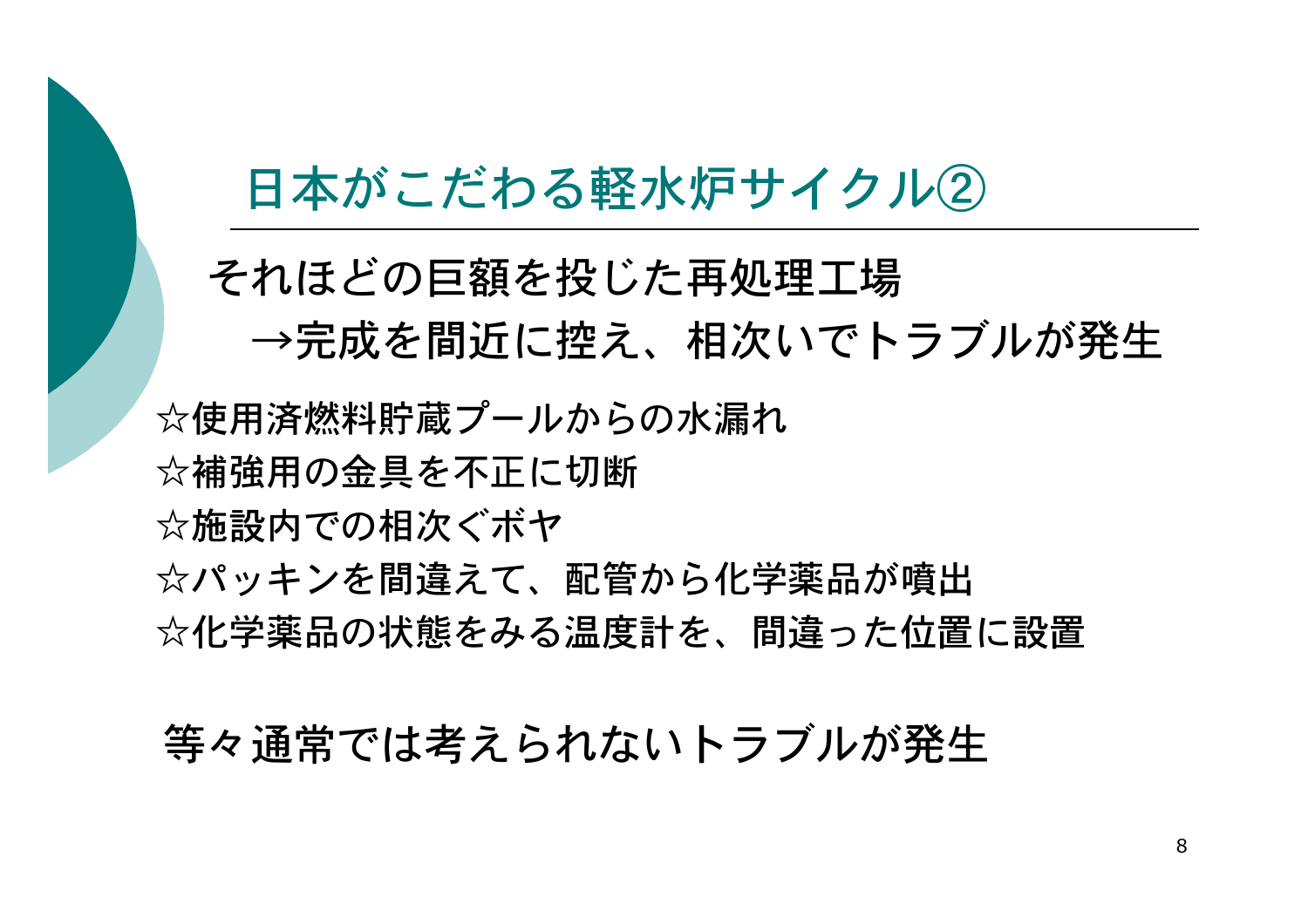#### 日本がこだわる軽水炉サイクル(3)

建設費2兆円工場を実際に動かすと、総額で19兆 円のコストが発生することが明らかに!

再処理工場建設費の前例 (3倍) を見れば

総額で50兆円を超えることも!

これほどの巨額費用をかけてなぜ軽水炉サイクルに 固執し、推進するのか?

←様々な異論が噴出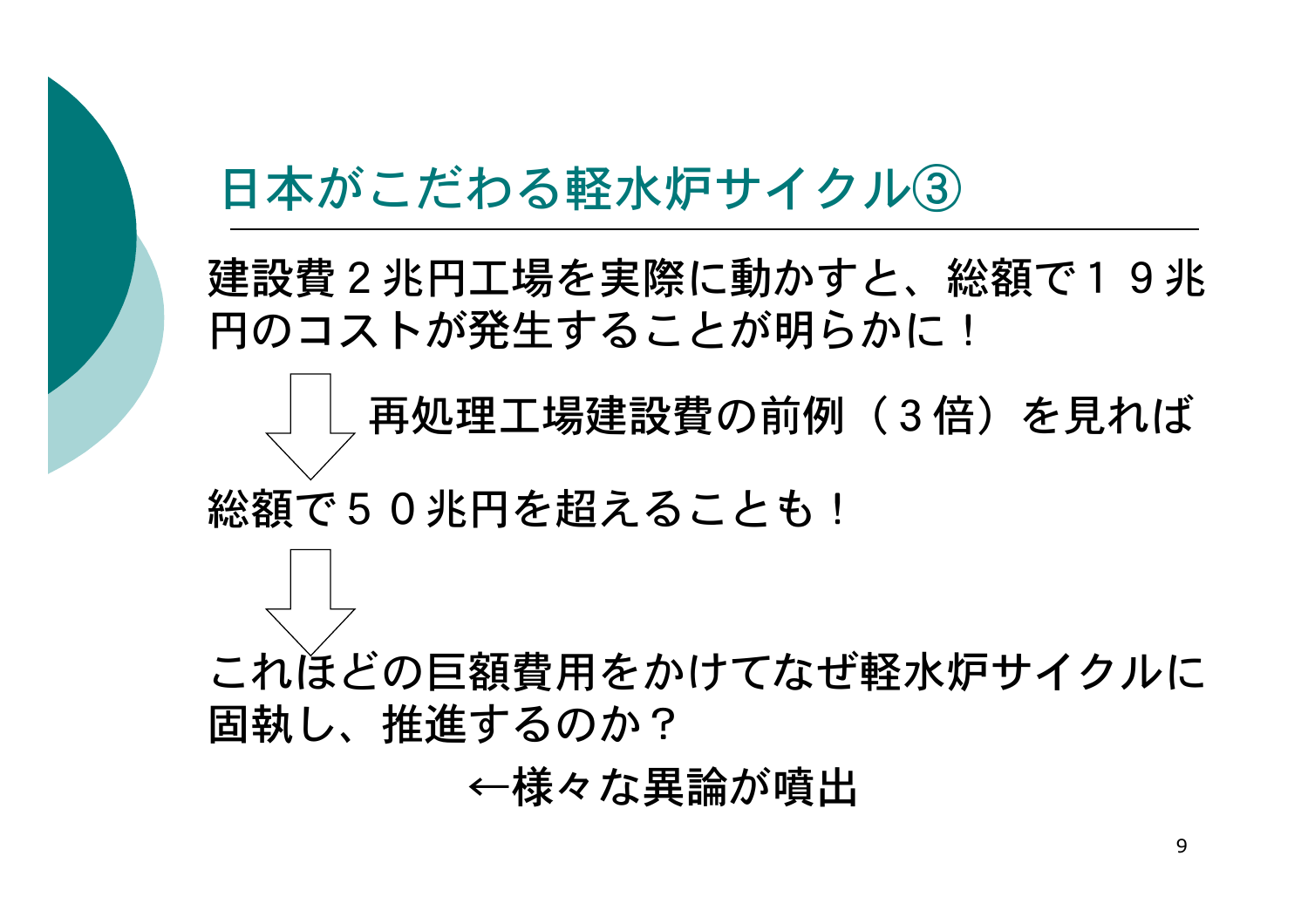## 核燃料サイクル推進の根拠と批判(1)

#### 1. ウラン資源の利用効率の向上の観点から

<推進根拠>

○使用済燃料の再処理により、元の燃料の約2.5~4割に相当 する新燃料を再利用することが可能



<批判意見>

☆ウランの需給及び価格は長期的に安定(一般物価よりも低位に安定) ☆海水ウランの回収技術の開発もあり得る

☆高速増殖炉の利用なしでは、核燃料サイクルの資源節約効果は 限られている

☆高速増殖炉の実用化の目処が立っていない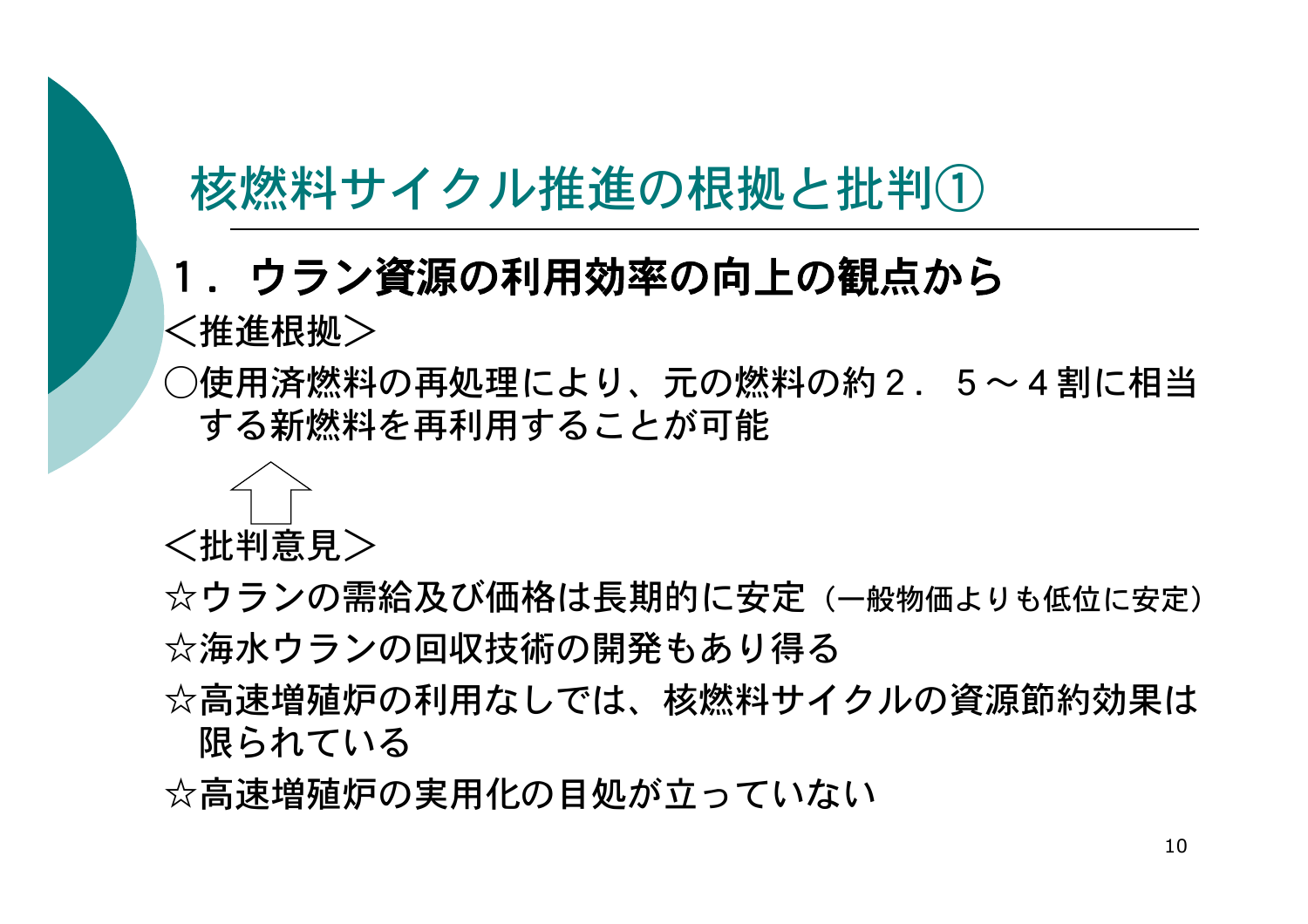## 核燃料サイクル推進の根拠と批判(2)

#### 2. 放射性廃棄物の処理処分の観点から

<推進根拠>

○最終的に処分する高レベル放射性廃棄物の放射能量を低 減



☆低レベル放射廃棄物まで合計すれば、廃棄物体積は大幅 に増加

☆再処理の過程で、原発とは桁違いの放射線被曝が発生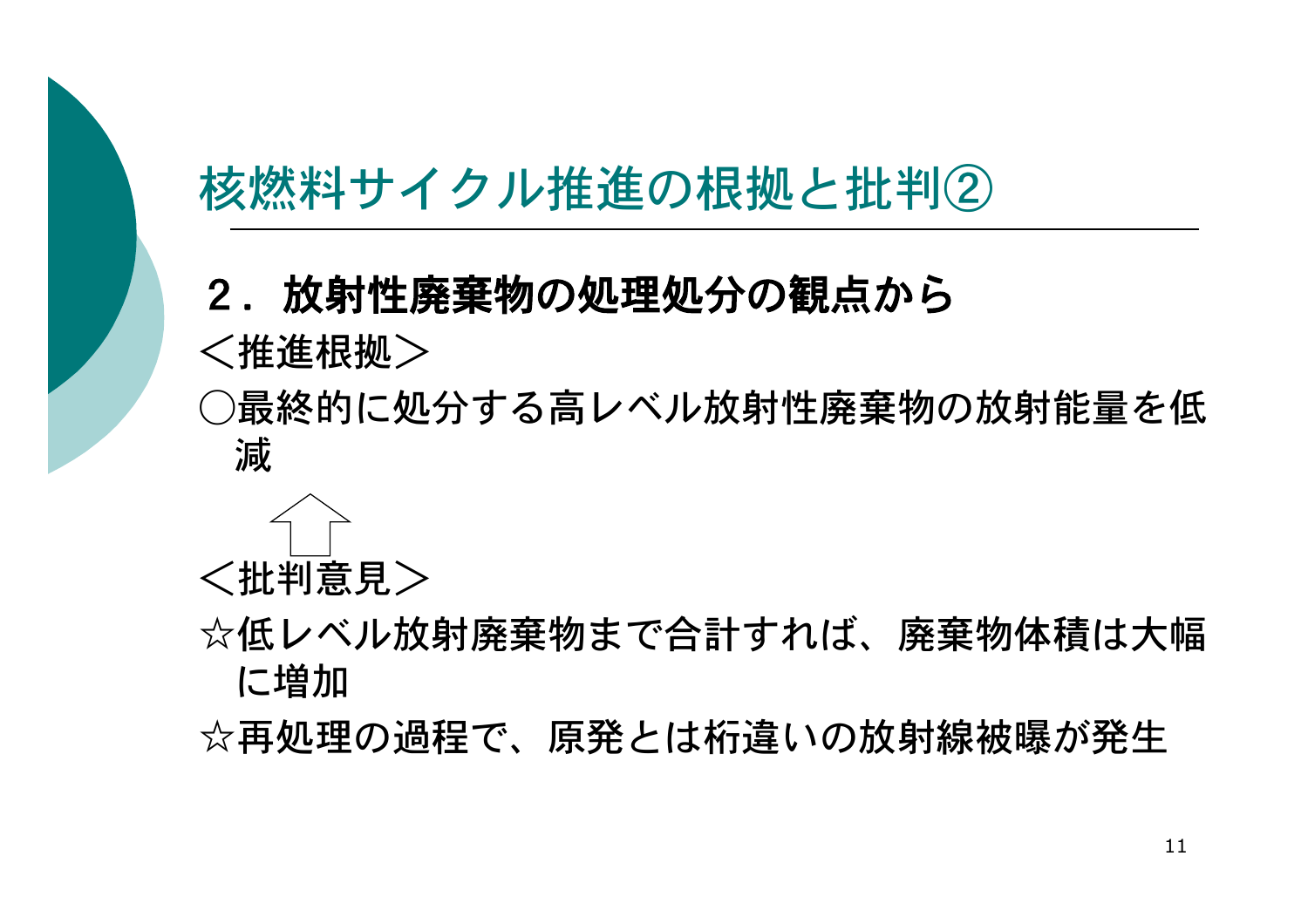## 核燃料サイクル推進の根拠と批判(3)

#### 3. 使用済燃料の搬出先の観点から <推進根拠>

○原発の地元と使用済燃料を再処理工場に搬出することを 約束。核燃料サイクルをやめれば、原子力発電所の運転 が止まり、電気の供給に支障が生じるおそれ

#### <批判意見>

- ☆原発の稼働停止が直ちに電力供給に影響しないことは昨 夏の東電問題からも明らか
- ☆原発立地県からも、福島県知事のように、使用済燃料の 搬出先問題をもってサイクルを正当化することは「問題 のすり替え」との批判あり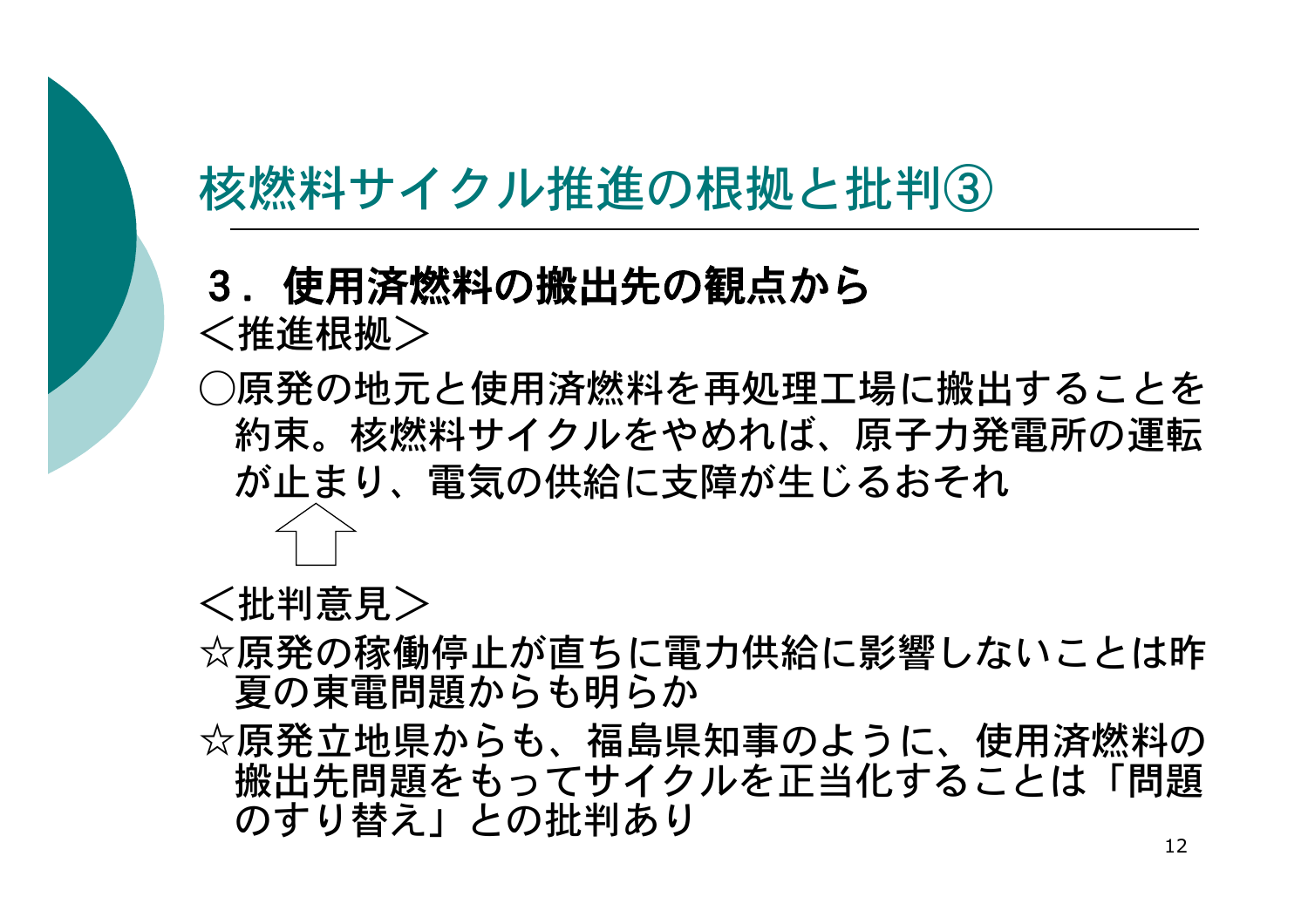#### 核燃料サイクル推進の根拠と批判④

#### 4. 費用の観点から

<推進根拠>

○再処理を行えば費用が生じることは事実だが、原発全体 の経済性に遜色はない



〈批判意見〉

- ☆少なくとも六ヶ所再処理工場を動かせば、19兆円の費 用が発生することは事実
- ☆六ヶ所再処理施設の稼働が順調に進まなければ、再処理 単価は高騰。ひいては原発全体の経済性にも支障を及ぼ す可能性あり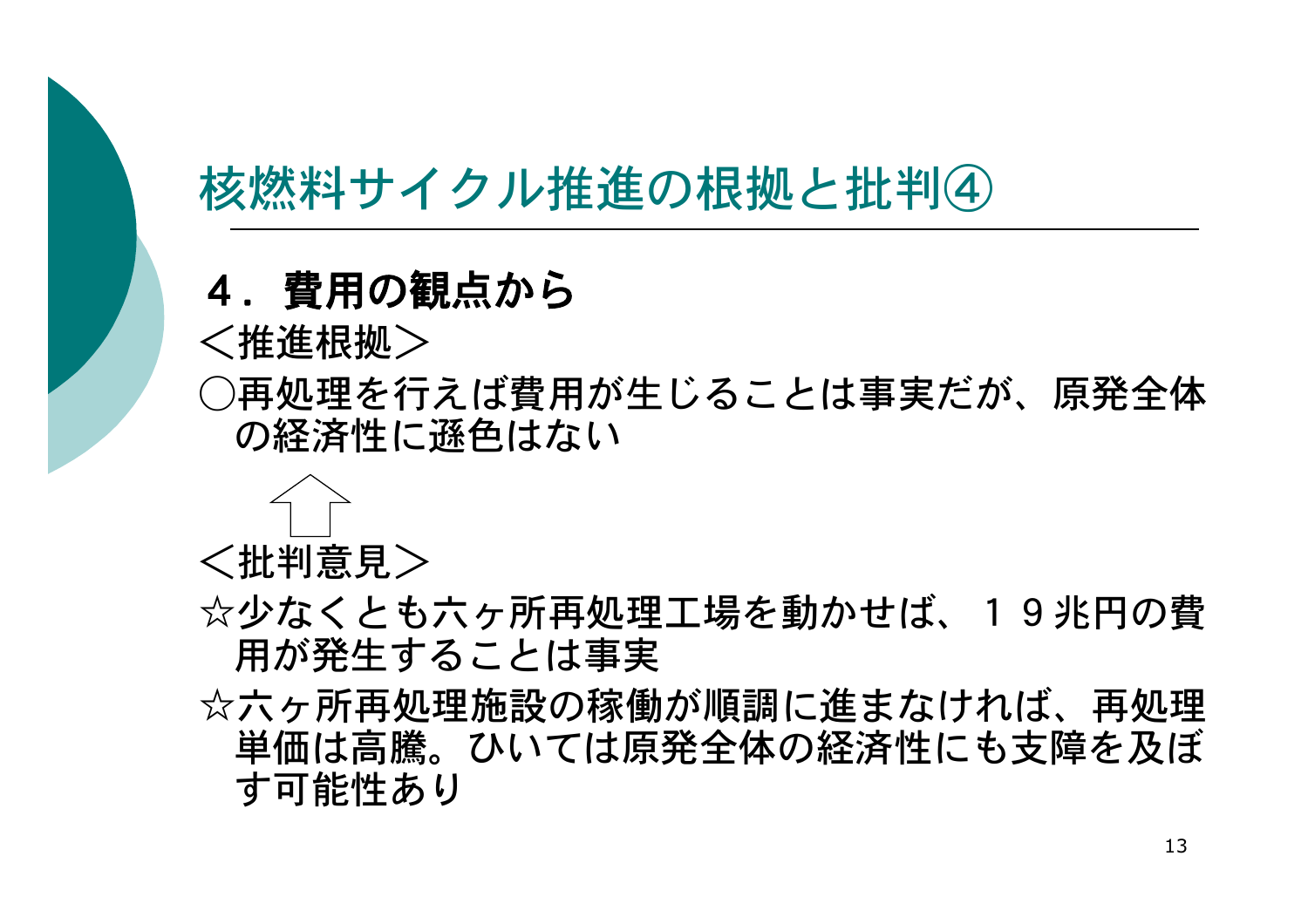#### 核燃料サイクル推進の根拠と批判(5)

#### 5.核不拡散の観点から

<推進根拠>

○積極的な理由はない(核オプション!?)



☆プルサーマルの目処も立っていないのに、なぜ余剰とな るプルトニウムを再処理により、更に回収するのか

(日本は既に38tのプルトニウムを保有しており、核 オプションを考えてもこれで十分)

☆日本が民生用の再処理を維持する結果、国際的に北朝鮮 やイランの再処理施設をストップできない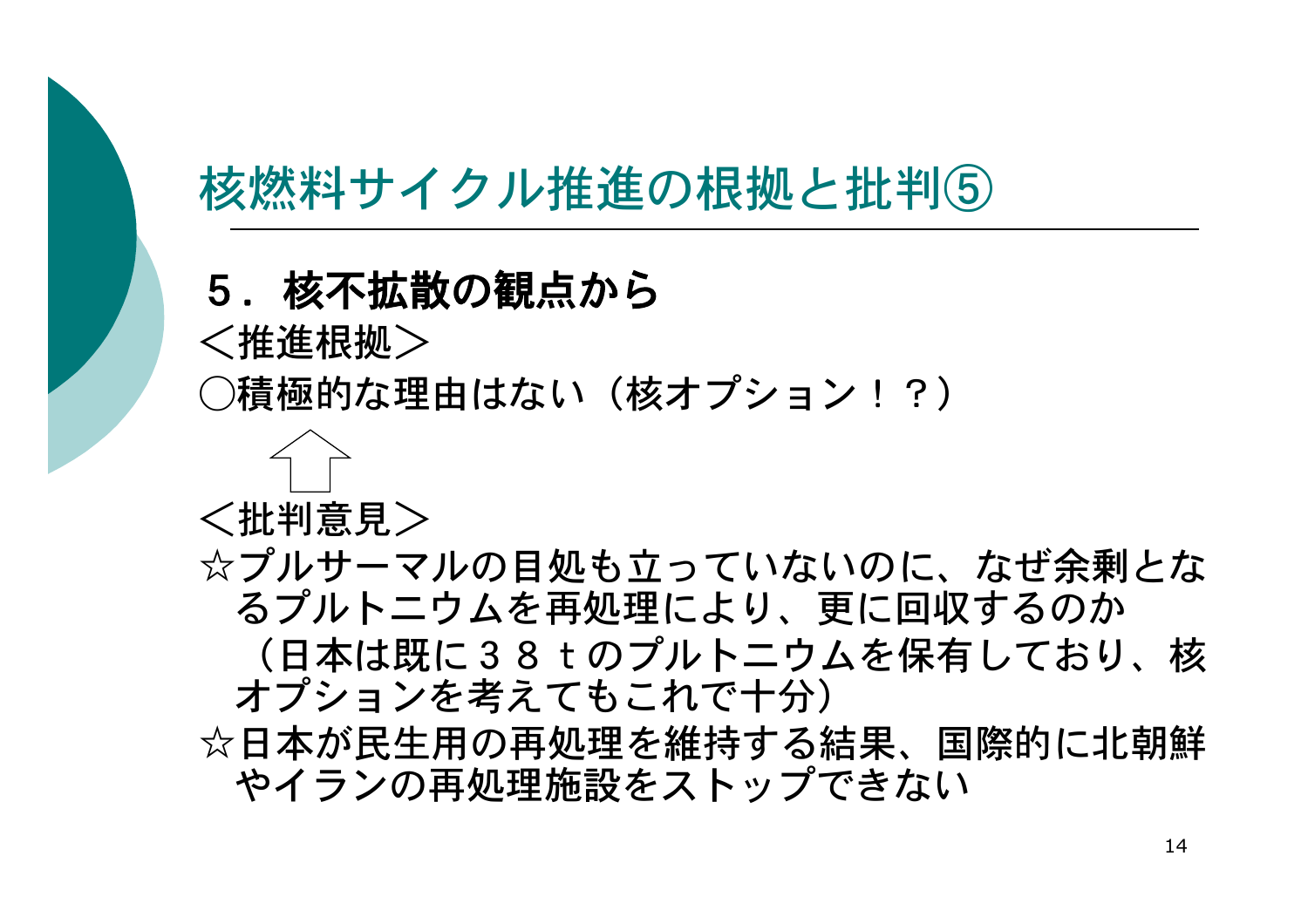

国の原子力政策を司る原子力委員会では、核燃 料サイクルの是非について議論がスタート

ところが・・・

その結論を待たず、前述の様々な批判意見に耳 を傾けることもなく官民あげて核燃料サイクル の実現に向けてばく進中!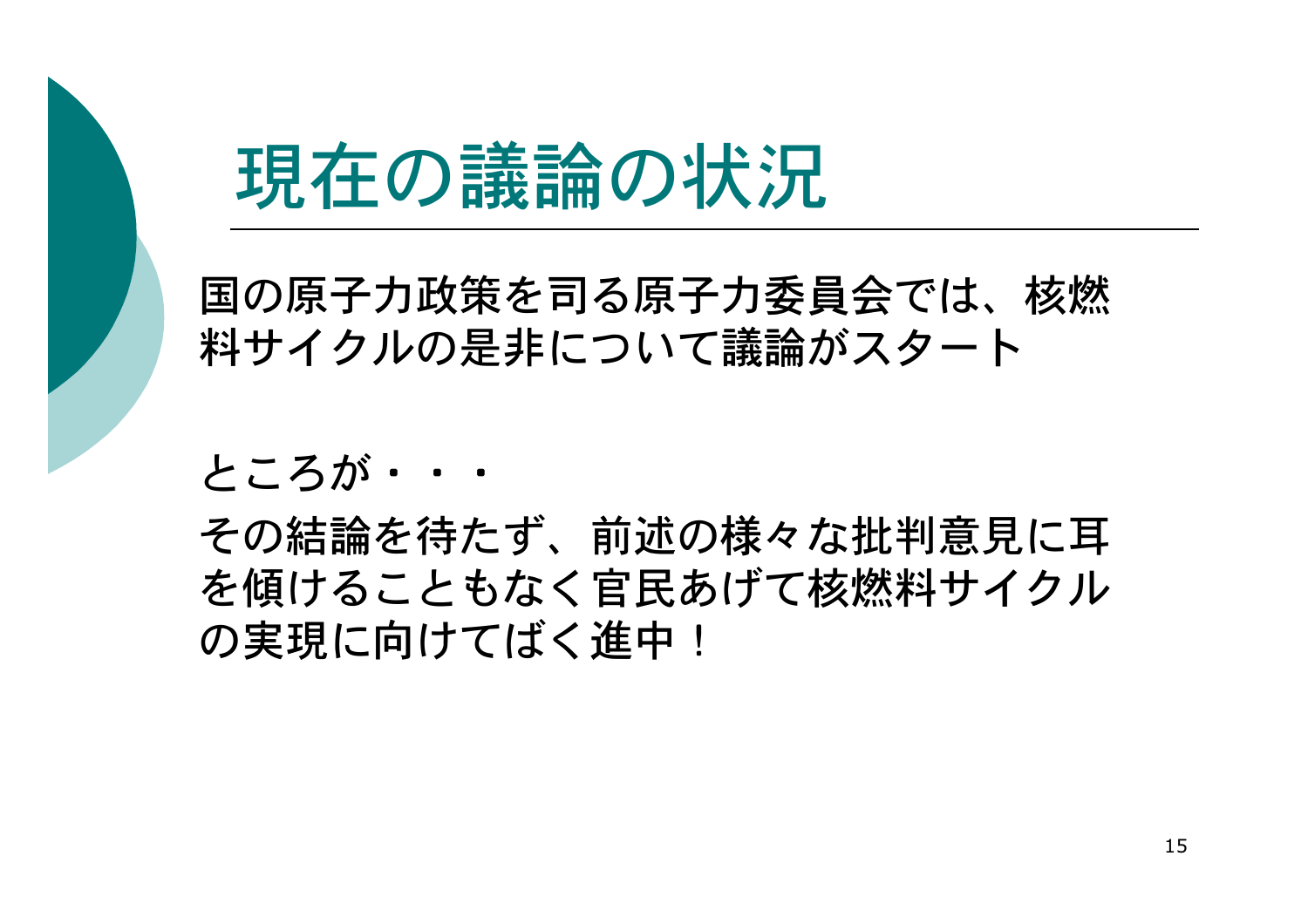



核燃料サイクルの実現を一手に担う日本原燃(電力会社 の出資により設立)は、本年4月にウラン試験を実施予 定

→工場全体が放射能で汚染

来年4月には更にアクティブ試験(プルトニウ ムを用いた最終試験)を実施予定

→工場全体が更に高濃度の放射能で汚染

工場全体の解体費用だけで1. 6兆円のコストが発生! 工場の他の用途への転用も不可能に・・・(後戻りできなくなる)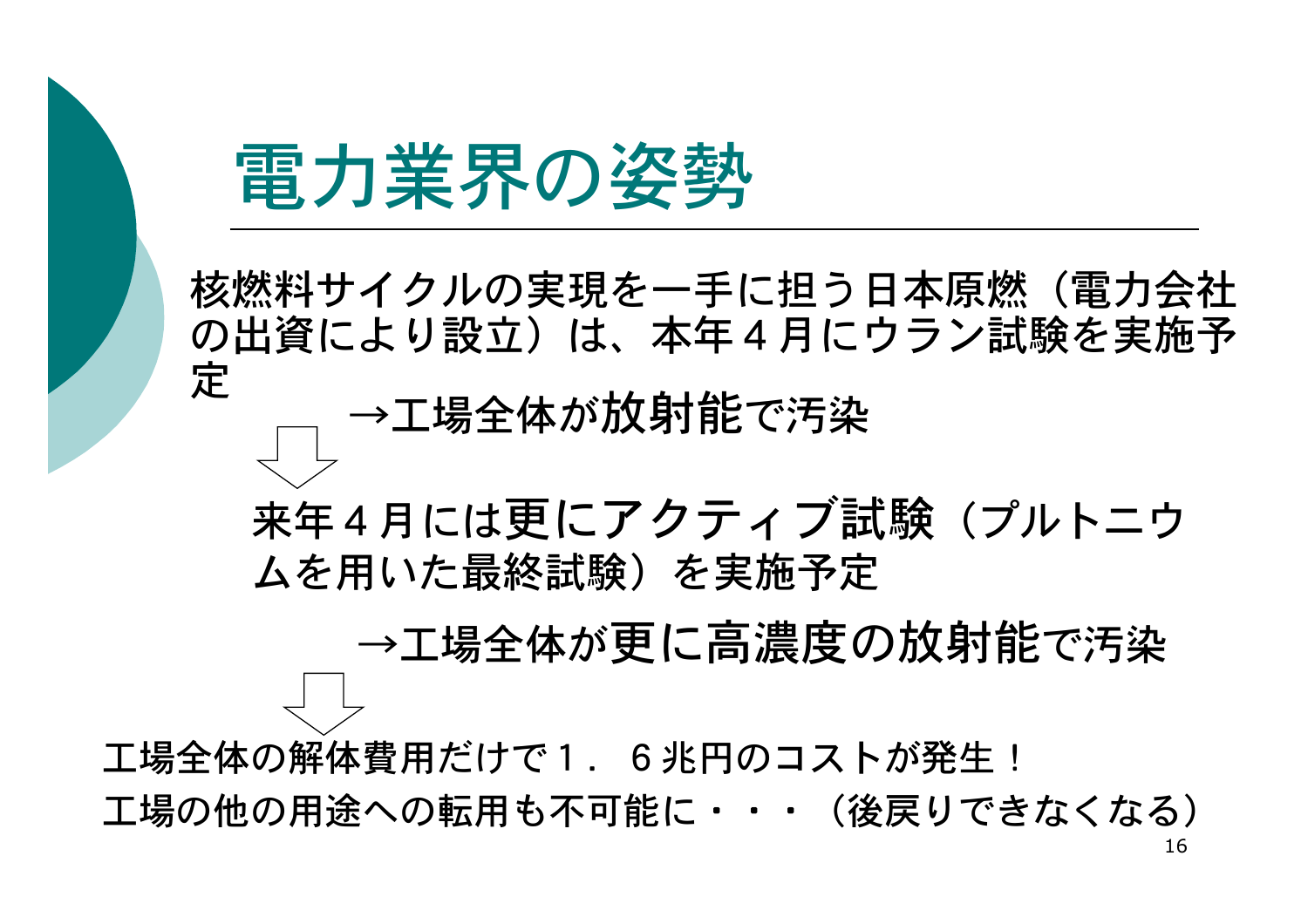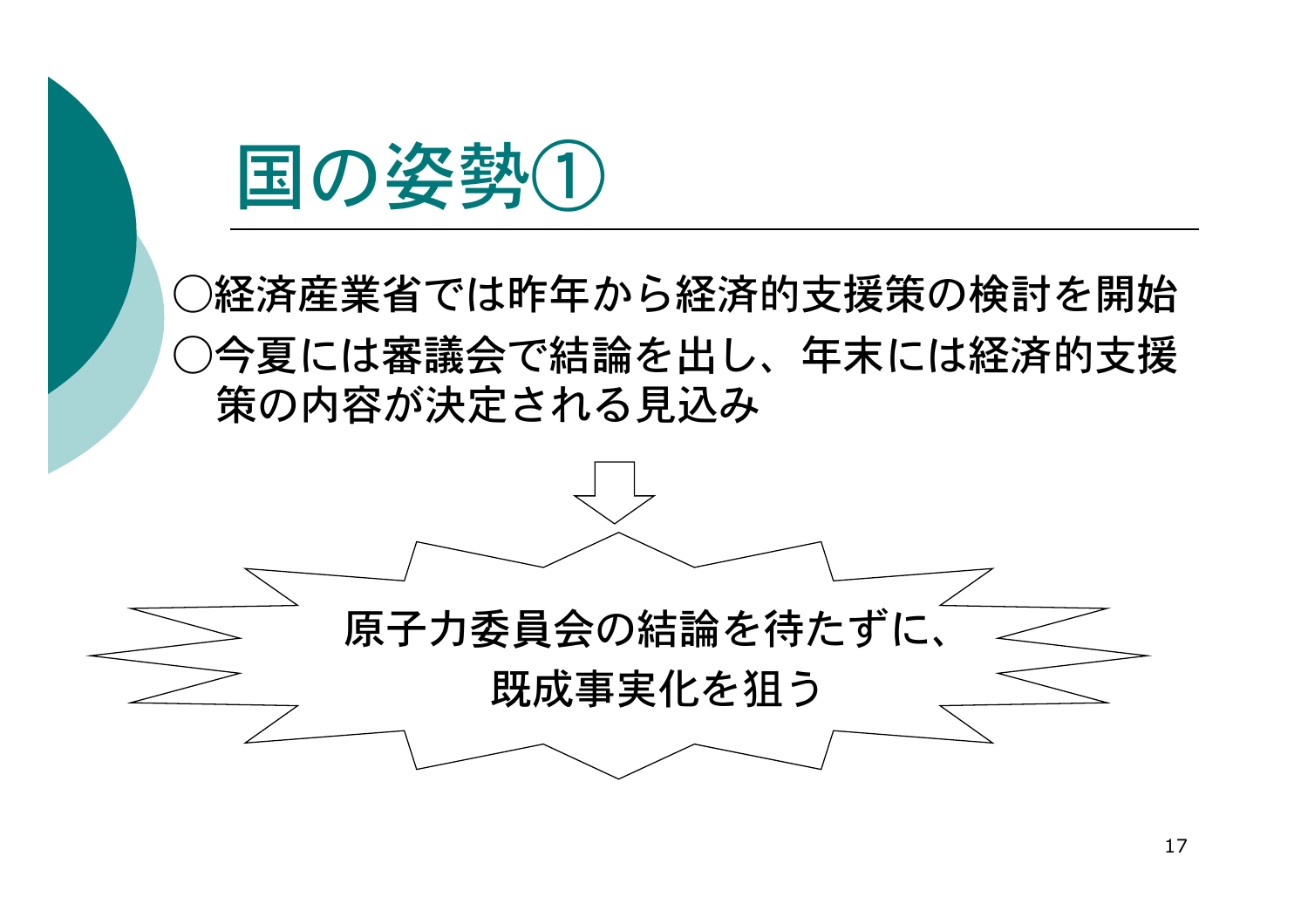

#### 本来ならば原子力政策を司る原子力委員会が、核燃 料サイクルの是非を真剣に議論すべき

原子力委員会メンバー構成(出身元) 委員長:近藤駿介・・・東大原子力研究総合センター長 委員長代理:齋藤伸三・・・日本原子力研究所理事長 委員:町末男・・・原子力産業会議常務理事 委員:前田肇・・・関西電力特別顧問 委員:木元教子・・・評論家

5人中4人が原子力関係者!→これでほんとに中立的なの?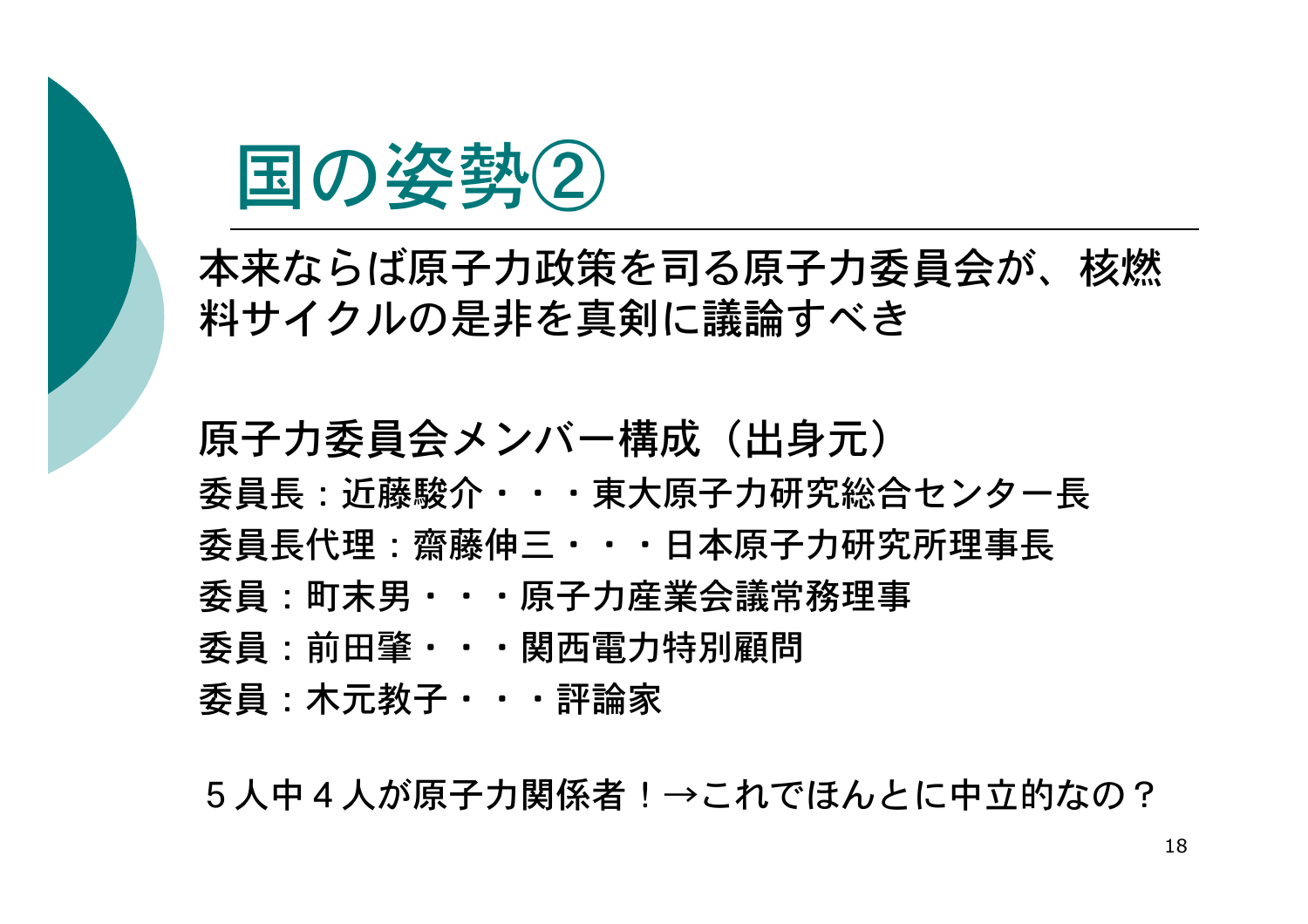## やめられない止まらない 一国の事情ー

# 行政の無謬性へのこだわり

一今まで核燃料サイクルを推進してきたことが時 代遅れとなったという政策の誤りを認められな  $\iota$ 

## 行政訴訟の危機

一政策変更すれば、電力会社から再処理工場建設 費の2兆円の損害賠償請求が起きる

> 電力会社は国策にした がって再処理工場を建設 してきたんだ!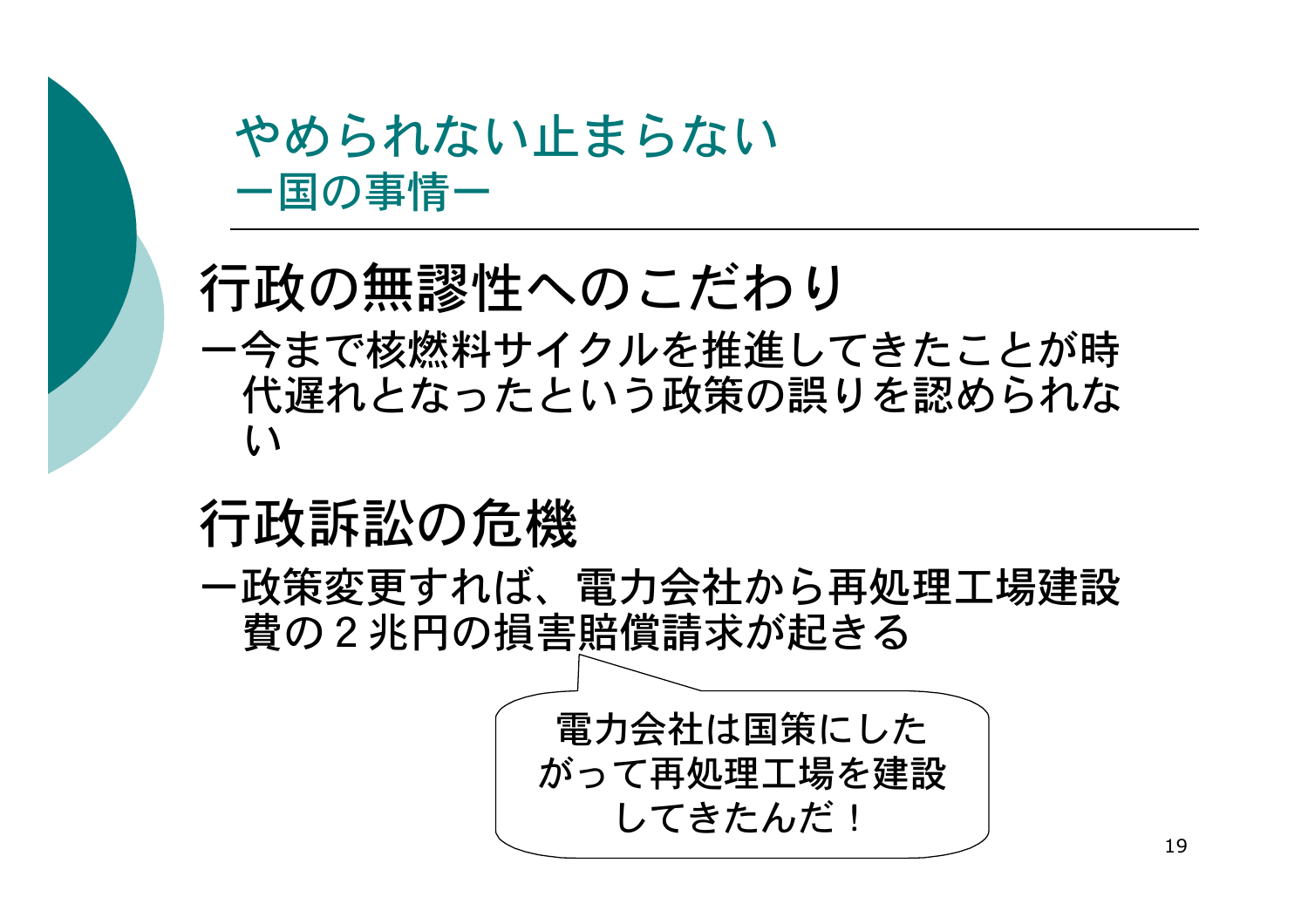やめられない止まらない 一雷力業界の事情ー

2兆円もかけて作った再処理工場へのこだわり

一今更やめるといえば、電気料金で再処理代金を回収 してきたものを返せといわれる

#### 地元との約束

一使用済燃料は六ヶ所に持ち出す、といって原発の 地元を納得させてきた。今更やめるといえば、使 用済燃料が持ち出せなくなり原発が止まる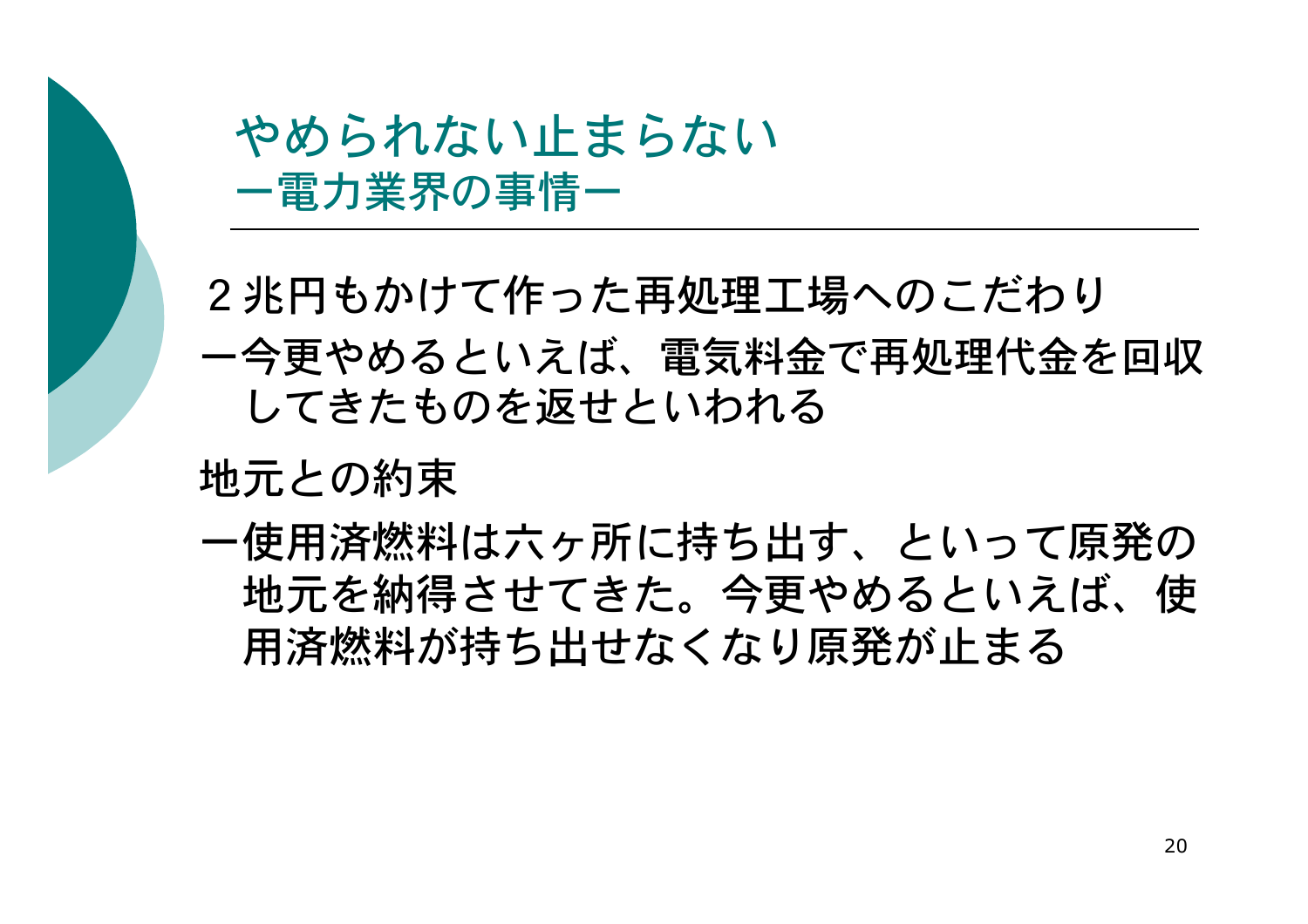

#### やめられない止まらない 一原子力ムラの事情ー

#### 原子力工学科卒業生の存在

- 一国、雷力会社、特殊法人、重雷メーカーには原子力 工学科の卒業生が多数存在し原子力ムラを構成
- 一国家予算4,700億円、電力の原子力発電費2兆 円へのたかりの構図

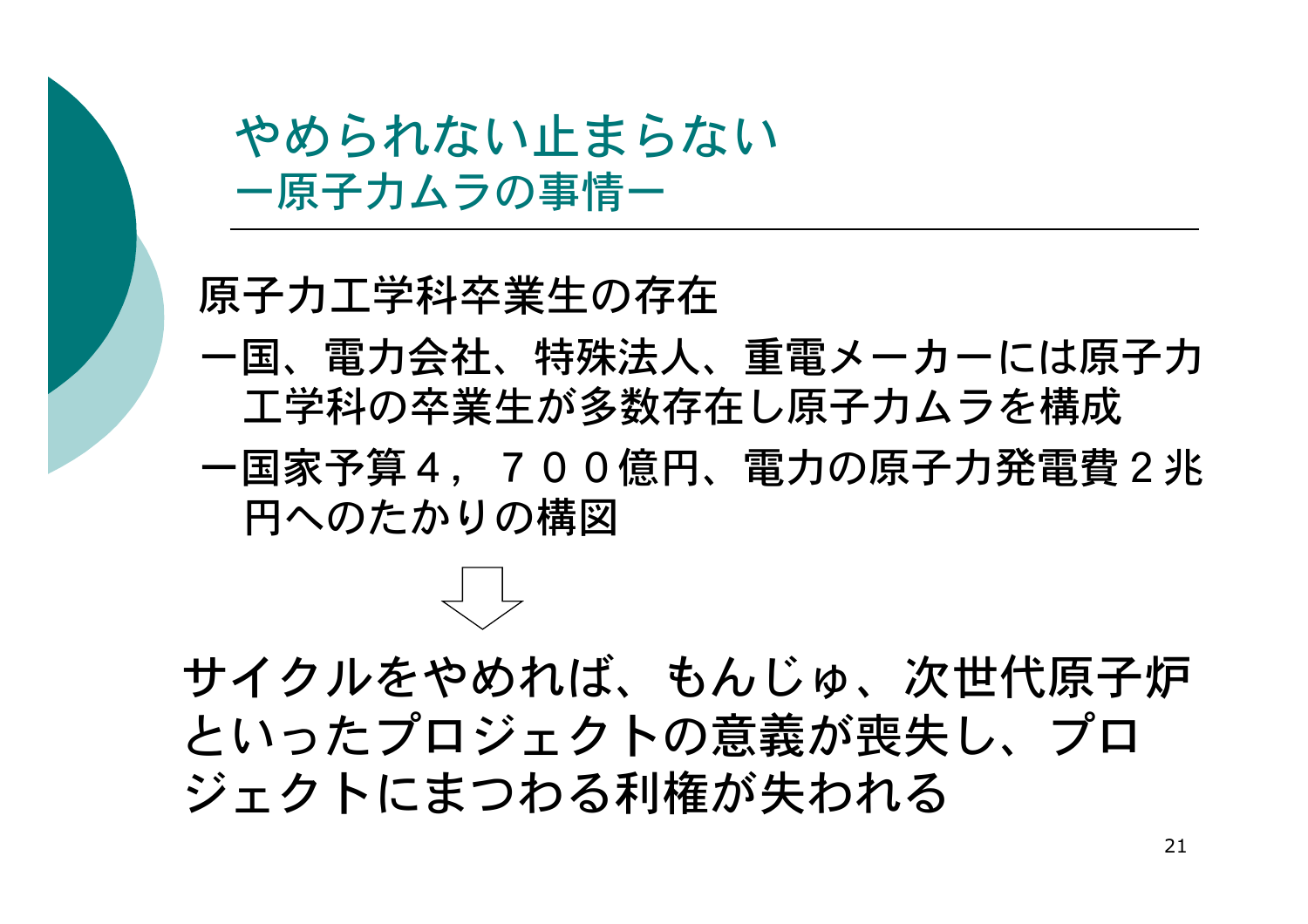やめられない止まらない ー政治の事情ー

交付金へのたかり 一六ヶ所村には毎年多額の交付金がおちる

# 選挙の事情

一自民党議員は電力会社から、民主党議員は電力労 連、雷機労連から様々な支援を受けている

ある民主党議員の声 「この問題を取り上げるとすぐ労組から電話がかかってくるなぁ、 もっと世の中が騒いでくれると取り上げられるのになぁ」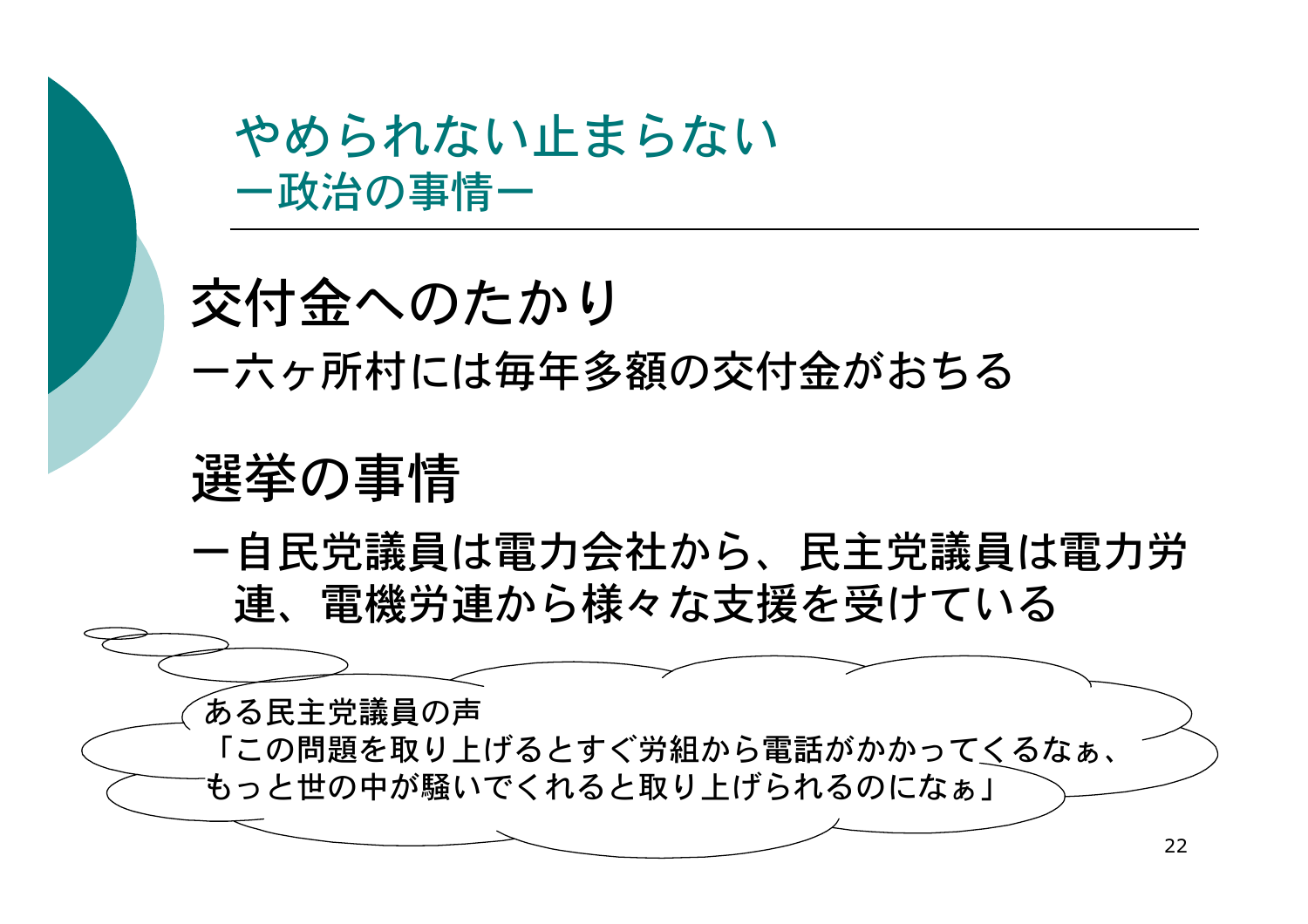

#### やめられない止まらない

### 国と電力業界の原子力利権を巡る政界、官 界、業界、自治体のたかりの構図 →既得権への固執

#### 政策的意義を失った19兆円(果ては50兆 円?)ものお金が国民の負担に転嫁されようと  $LT152...$ 一人当たり19万円(果ては50万円?)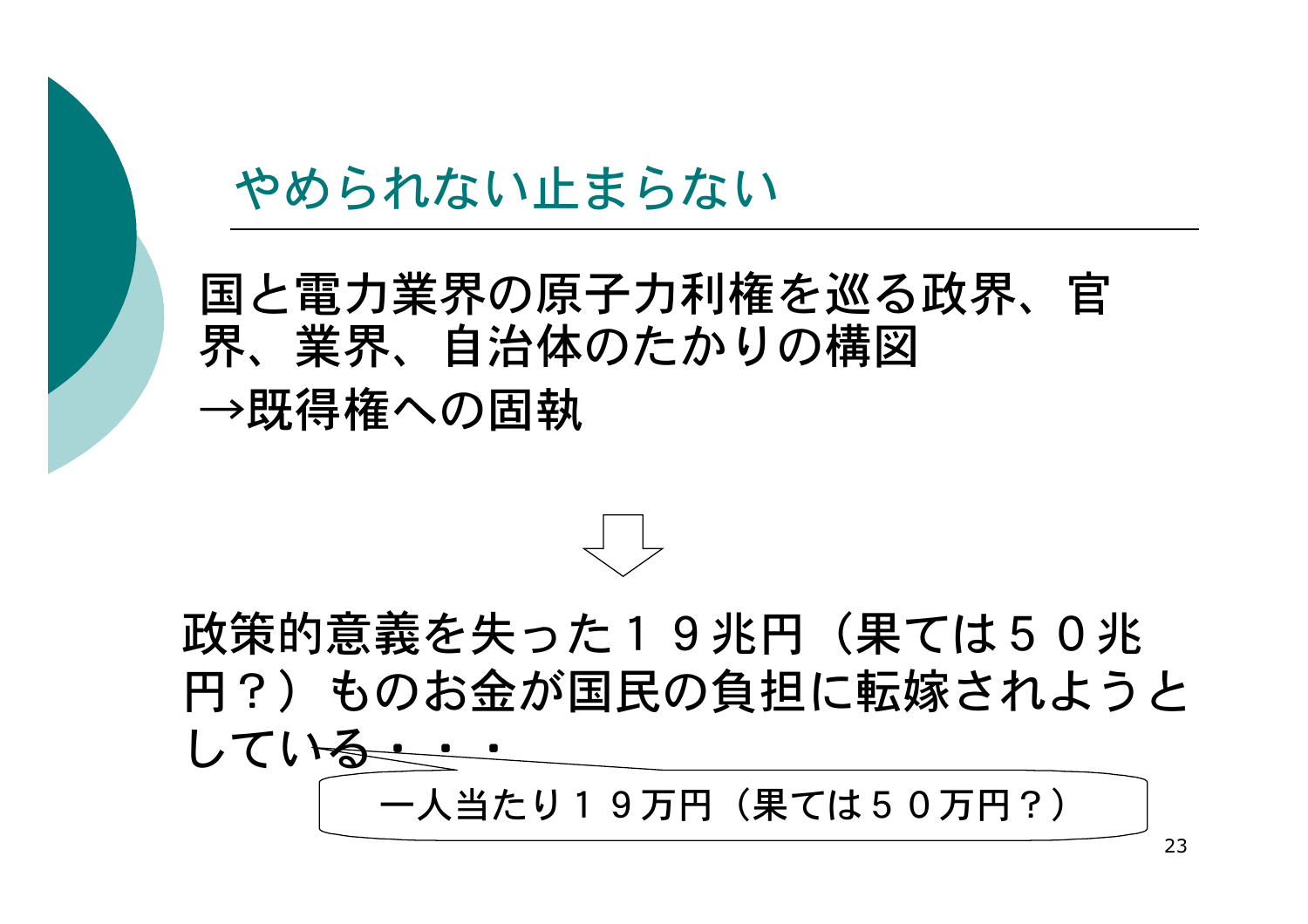#### ちょっと待った!サイクル!

この核燃料サイクルを巡る構図は、古くは国鉄、住 専、最近では道路公団、年金問題と同じ (問題の先送りによるツケが国民に回ることに)

# 核燃料サイクルについては一旦立ち止ま り、国民的議論が必要ではないか